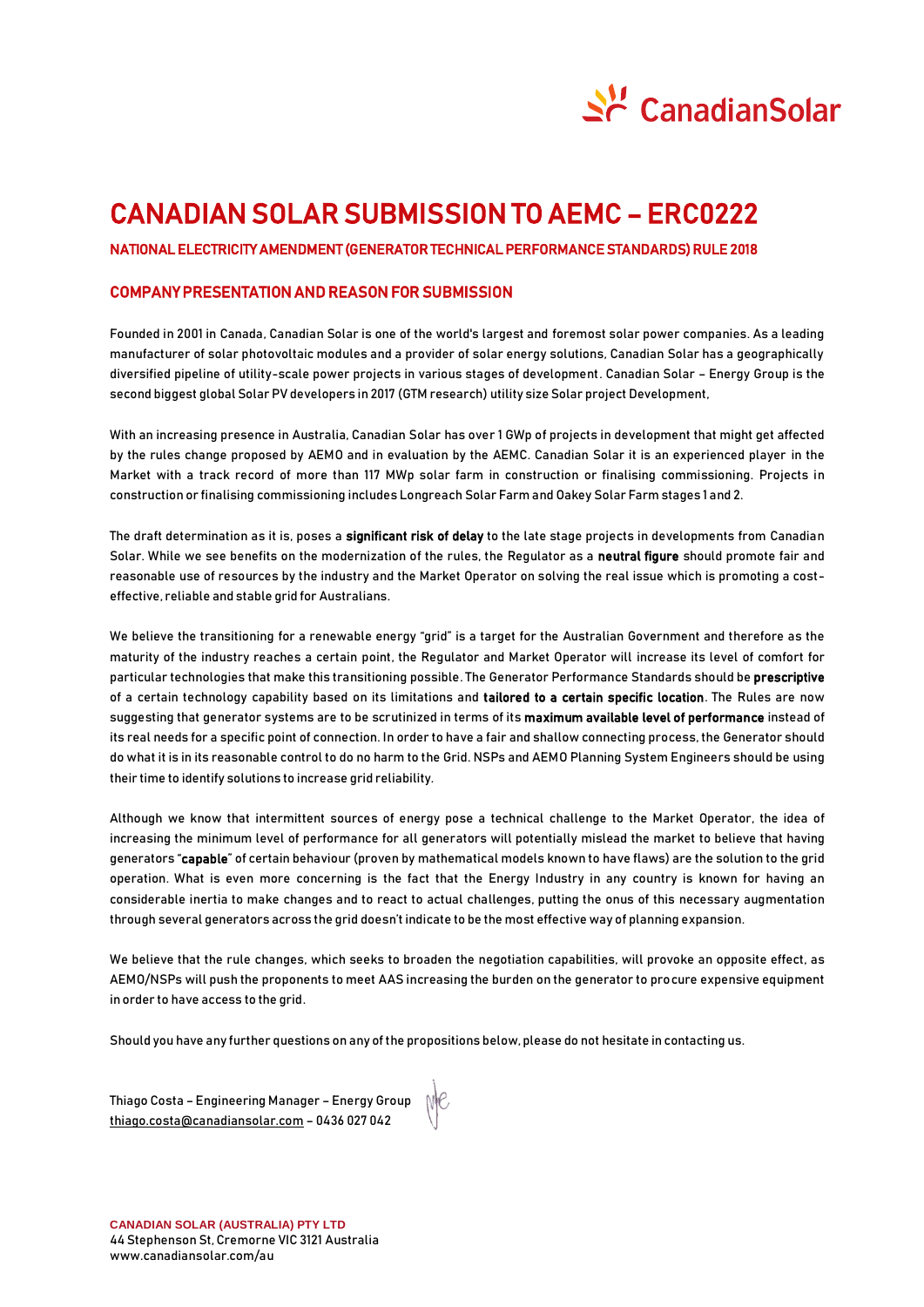

### STRUCTURE OF THIS SUBMISSION

Canadian Solar will focus the discussions on this submission on where our feedback can be most valuable, therefore Canadian Solar will not provide full comments on all the proposed rules change.

### TRANSITIONAL ARRANGEMENTS

#### Resourcing Issues

The race for Connection Agreements is leading to a detrimental situation in the market where lead times for GPS studies are becoming unrealistic to any Project Developer. A GPS study (given only the actual requirements) usually takes 6 months to complete in the best case scenario. Cases of 12+ months are also not unheard of. In addition, NSPs and AEMO, known for being a bottleneck in the process, are also heavily resourced constrained. Simple tasks such as providing Planning Data and performing pre-studies (once a connection investigation process is contracted) can take up to 2 to 3 months.

The proposition while defines new technical requirements, hardly prescribe any useful guidance to proponents on how the new requirements will be assessed. Therefore, it is expected that during the transitional period, several more iterations on the process will be necessary before consensus on certain performance standards will be agreed. It is worth mentioning that even today there is discussions on how the CUO interpretations have changed from "staying connected" to "stay connected and provide ancillary services".

Suggestion: In order for the industry to adapt, a transition period of 6 months after the Final Determination is proposed. During this period, AEMO and AEMC should promote workshops and educational meetings in order to discuss with the industry the best practice for assessing the new rules, providing practical examples of what will be deemed acceptable.

#### Modelling Issues

For an applicant to perform its studies, it needs to rely on the information provided by AEMO and NSP. Often due to the extended timelines of the connection application process and the dynamic expansion of the system, the modelling information will get "outdated" before the generator can reach the committed status.

For the solar Industry, another factor has been adding a significant complication to the overall situation. Inverter manufacturers are constantly updating their models to suite new requirements requested by AEMO. It is obvious that while the updates are happening, the applicant is performing a study with the latest available model.

Due to changes on the system configuration (high penetration of asynchronous generators) and reduced levels of inertia, NSPs and AEMO are pushing towards a more reliable representation of the grid and the actual performance of the generators using EMT models, specifically PSCAD. System specific modelling with PSCAD is known to be even slower than the original PSS/e studies with the increased complexity of the PSCAD models.

Suggestion: The rules should include a provision to obligate the NSP and AEMO to agree to a certain Modelling Information once it is distributed to the Applicant, the information should be valid for a reasonable period for the Applicant to perform the required studies. The GPS assessment by AEMO and the NSP needs to be analysed on the same Modelling Information. The OEM model utilised should also be valid for the same period established. The OEM model should be complete and accurate enough to meet the Modelling Requirements;